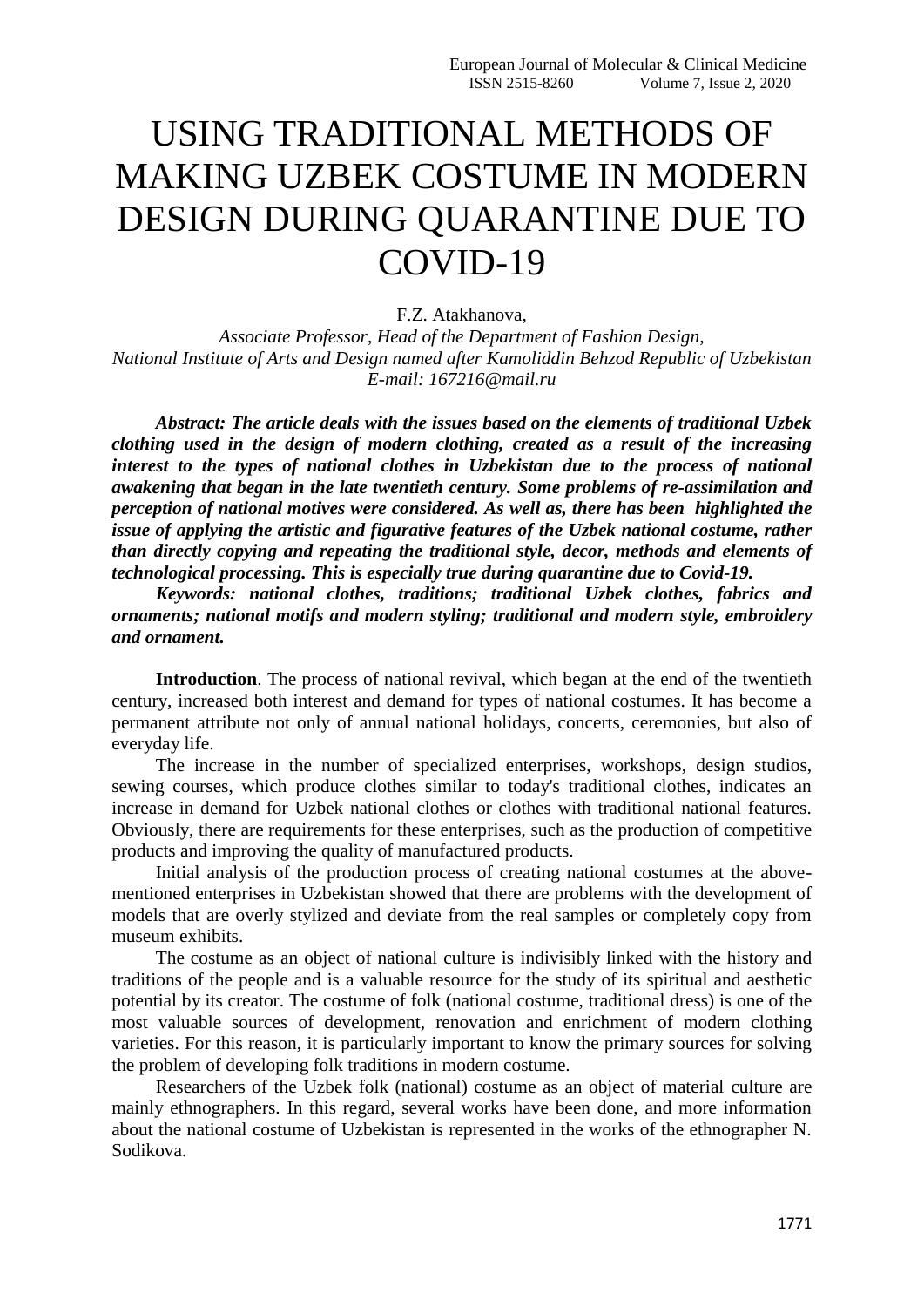As well as, information on traditional clothes were reflected in the research works of O.A. Sukhareva, G.A. Pugachenkova, L.I. Rempel, T.A. Abdullaev, S.A. Khasanova, Z.I. Raximova, G. K. Khasanbaeva, and V.A. Chursina.

The national costume is the deepest layer of national cultural traditions, which is a multifaceted scientific and creative source for modern researchers of costume.

The study of Uzbek national dress as any other sphere of life is closely linked with the study of the ethnic history and culture of the Uzbek people, its interaction with other peoples. It is a criterion that reflects the national identity and ethnic characteristics of peoples within material and spiritual monuments. Clothes reflect traditions, social relations, and some elements of ideology, religious beliefs, sophistication and aesthetic norms. Furthermore, clothes reflect the place and time of a person's life, as well as the happy or sad events in his/her life [8].

The national garment is an invaluable cultural treasure of the people formed over the centuries. National and traditional costumes, which have passed long way in their development, are closely connected with history and the aesthetic views of the creators. The art of modern clothing cannot develop without denying the folk, national traditions. Without detailed study of traditions, the progressive development of any type and genre of contemporary art is impossible. Traditional national costume is not only a unique bright part of culture, but also it is a synthesis of decorative-practical types of creativity. This combination has preserved and delivered the use of traditional styles, patterns, materials and ornaments typical of the Uzbek national dress until the middle of the twentieth century.

The Uzbek national costume is almost radically different in the current century, the template-style has been renewed, and the traditions of using headwear and ornaments have changed.

Ideas are rarely new: designers create by changing the environment. For a fashion designer, everything can serve as a source of inspiration. Ideas do not arise from miraculous causes they are the result of a systematic reworking of means of image, event, and concept. Often, the fault of new designers lies in the creation of a series of scattered models that do not have a specific source of inspiration and are not combined with a single methodological solution.

The use of folk dress traditions in the creation of modern clothing also depends on its function. The creative activity of fashion designers in this direction, and hence their creativity, also depends on a number of objective factors. One of these is to solve the artistic solution of clothing in relation to its utilitarian function. Unlike traditional clothing, the utilitarian function of modern clothing is demonstrated in relatively large versions. In this regard, the figurative solution of clothing should be different for each option, depending on the situation in which a person wears clothes. Therefore, when designing a dress using national elements, it should be borne in mind that it is different for clothes for different functions.

The main qualities of traditional dresses mentioned in the sources are mostly manifested and recognized in the following features. There are similarities and differences in all national and traditional dresses. In other words, the indicators that identify a particular dress reflect the individual qualities of each national dress. These can be divided into the following groups:

1. Types of clothing and distinctive styles and forms.

2. Fabric for sewing clothes.

3. Colors of clothes

4. Types of decorations on the clothes (decor).

From the data we can distinguish the peculiarities of the traditional Uzbek national clothing: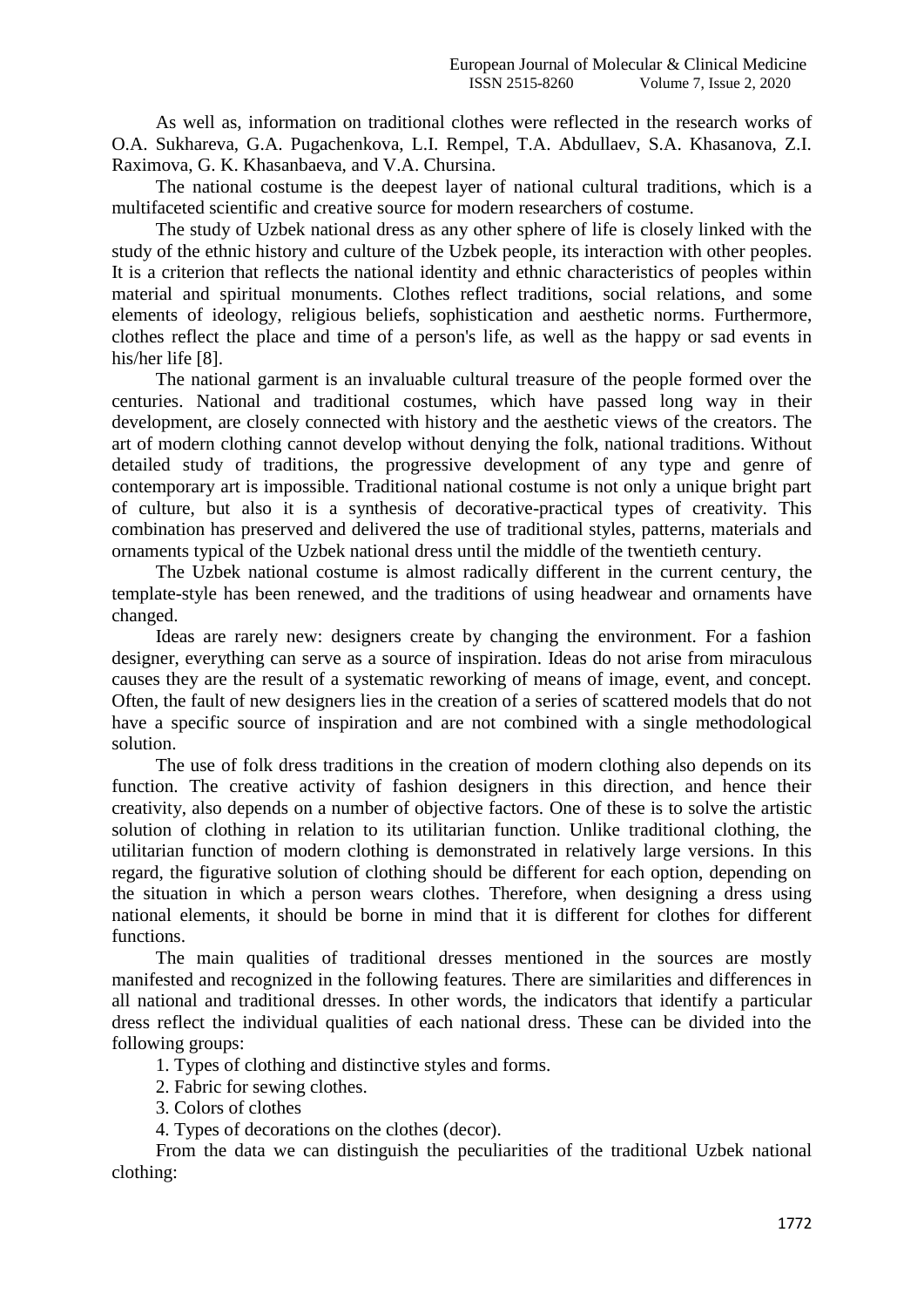1) 1) Static straight or extended to the bottom silhouette and rectangular sleeves;

2) the predominance of symmetrical compositions in decor, details and accessories;

3) The use of fabrics that were initially weaved by hand on a loom and then started to be created in factories such as "atlas", "adras", "bekasam", "olacha", "buz", "bakhmal", "kimhob", etc.

4) Decorating with embroidery, ribbons, several rows of colored stitching, contrasting colored piping, fur, small beads;

5) Achievement of dynamic compositions in clothes through the use of contrasting colors;

6) The importance of the headdress in the composition of clothing.

All these qualities should serve as basic principles for the artist-modeler in creative activity. It is necessary to pay attention to the features of the national dress, such as style and form, silhouette and constructive lines, which it presents not only in terms of rationality, but also in terms of beauty. Moreover, the decoration of the dress, color, pattern technique, material plasticity is also important. Exactly these features of the national traditional dress that make up the structure - the content - the meaning - the essence of the concept of "national motive".

National motifs are the interpretation of folk traditions from a distinct angle in the modern art of creating objects.

In the creation of modern clothing, the traditions of national dress are re-perceived in terms of taking into account modern conditions. At the same time, in the most interesting models from the design point of view, the national spirit, national tones are felt without being overstated. The analysis of creative samples in this direction revealed the following:

1. It became known that the models created by using national fabrics  $-$  "atlas", "adras", "shoyi", "beqasam", "bakhmal" play a significant role. In addition to the traditional patterns of these fabrics, the scope of application of printed versions of national patterns (ikat pattern) to other categories of fabrics was also wide.

2. Application of the style and its principles in most cases. At the same time, the modelers offer modern clothes, not an ethnographic costume, but the perfection of the shape of the outerwear "chopon", women's outerwear "mursak", dress on the yoke "kukrak burma", their shape-forming lines and sewing technology (straight tunic fit, stitch). From these form and styles deepened shirt sleeves (with and without additional tools) are popularized.

- Application of decor varieties. Its decorative solution serves to transform functional domestic clothing into an artistically perfect costume. Methods of artistic decoration of modern clothing of traditional ornaments: embroidery and its elements, patterns; application; decoration with decorative "*bahya*" rows, ribbon and "*chilvir*" (string); printing of floral, patterned, "print" and writings on various subjects; decorating with buttons and various accessories, fringe "shokila" and tassels "popuk"; use of natural and artificial fur, natural and artificial leather, knitwear as decoration; use for decoration of rolls, beads, beads - "mungchok", sequins, ribbons, bows and ties, natural and artificial flowers.

It is also worth noting the active use of decorative methods of decoration in traditional clothing in the decoration of knitted items (prints on youth t-shirts) and knitted painting. Of course, it is worth noting here the extensiveness of the use of national decor elements in children's clothing.

1. Applying the form, elements and their combination that are characteristic of a traditional dress in a modern dress. For example, a combination of traditional robe and modern jeans in clothing for youth; in a dress for events - a combination of a dress in a modern style and traditional scarves; in a ceremonial dress - a modern suit wearing with tunic-like top made of velvet like a women's robe, and so on.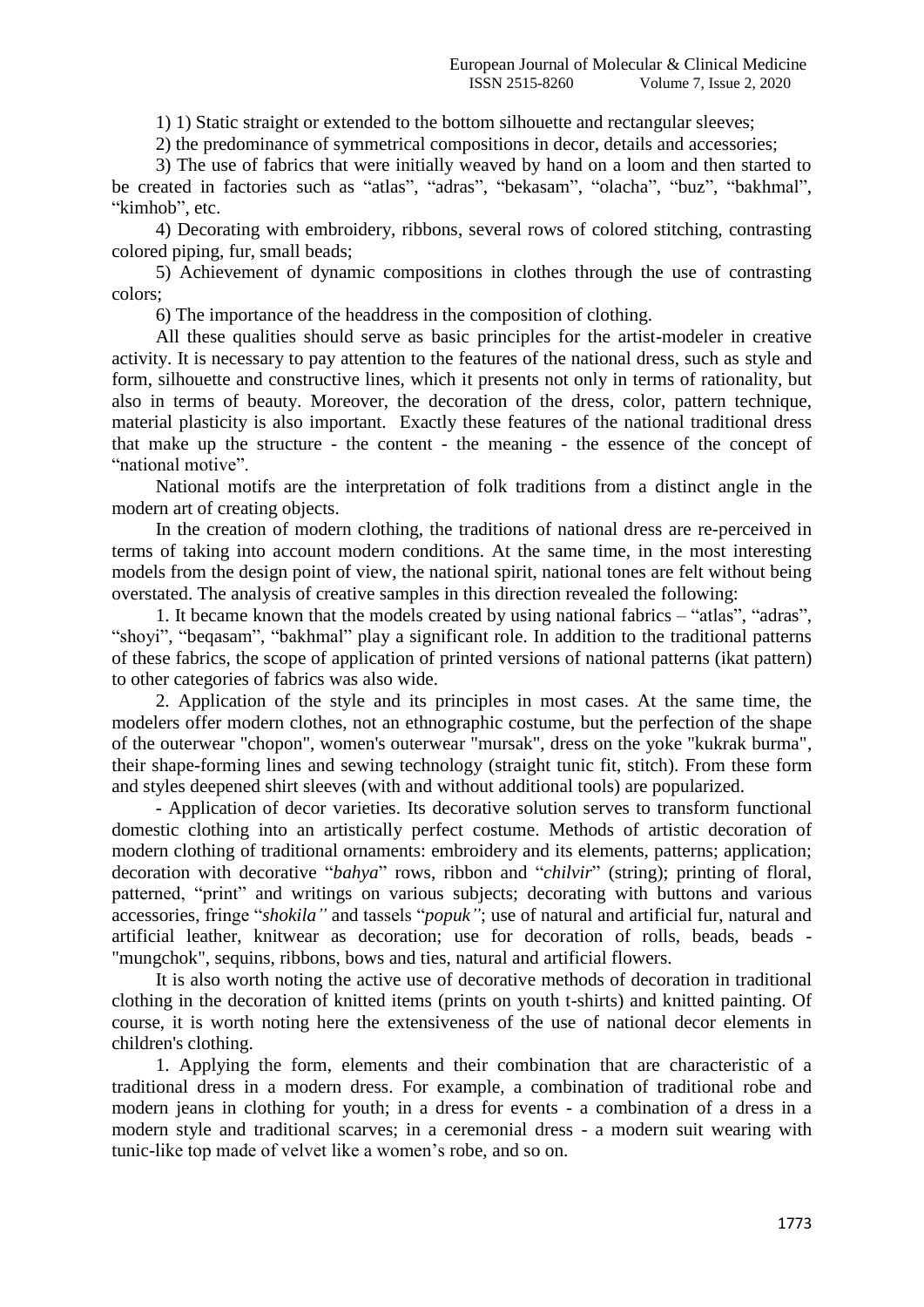2. The use of descriptions in clothing. The increasing interest of designers in the theme of folklore is due to specific events in the development of modern society, such as appeals to traditional culture, the revival of cultural traditions and crafts. This trend is particularly noticeable in the field of design. This is due to the fact that, the use of ethnic motives in designing has always been one of the most preferred stylistic solutions.

The main value of the national clothing is its diversity of appearance due to its extreme functionality, logic, rationality and expediency of construction and form, as well as the use of different methods of decorating.

The study of traditional and national art of the people and its creative re-approach creates opportunity for the enrichment, development, renewal of modern clothing. At the same time, it is enough for national motives in modern clothes to be slightly recognizable or to appear without attracting the main attention and emphasizing.

From the point of view of modern design, it is promising to use the artistic and figurative features of the Uzbek national costume, rather than directly copying and replicating the form, decor, techniques and elements of technological processing. Archetypes that stimulate symbolic-associative thinking play an important role in the formation of the artistic image of clothing.

The shape, sewing and decoration methods of the traditional Uzbek national dress are a rich source in the creation of modern clothes for various purposes. Such dresses were analyzed and it was concluded that they can be grouped as follows:

1. Home wear, which uses forms, elements and their combination, typical of traditional clothing in modern clothing. For example, in youth clothing - a combination of a traditional coat and modern jeans; in a dress for events - a combination of a modern dress and traditional scarves; in a formal dress - in a modern suit with a pleated top like a tunic, velvet like a woman's coat, etc.

Clothes belonging to this group can be divided into several groups:

1.1. Dresses for everyday wear.

1.2. Gorgeous dresses are a direct use of such fabrics as satin, adras, bekasam, silk, which are used in Uzbek clothing, the unique elegance of the fabric gives way to the advantages of simple silhouette shapes, minimalism.

1.3. Another aspect of using traditional garments in modern clothing is *sarpo* dresses (collection of bridal dresses), which are sewn for brides. Due to the fact that the function of this category of clothing is also unique, they exhibit features of exciting luxury, and extreme "shine"

2. Clothing in another direction, which uses elements of traditional clothing, can be grouped into a separate group, which is a set of costume models that are staged, theatrical and serve to form the image. The development of Uzbek Estrada, and other performing arts has led to an increase in demand for clothing in this area. As a result, the design of these dresses is developing very actively.

3. Dresses offered for the podium and various contests.

4. Clothes introduced into mass production. It is also worth noting the active use of decorative methods of decoration in traditional clothing in the decoration of knitted items (prints on youth t-shirts) and knitted image. Of course, it is worth noting here the breadth of the use of national decor elements in children's clothing.

Each designer has a different approach to both the source of the creation and its interpretation, depending on the individuality and uniqueness of his or her creative style, whether it has been formed or is now taking a step. As a result of the study, it turned out that modern designers in our country turn to various constructive elements of Uzbek national and traditional clothes and apply different methods of clothing design to them.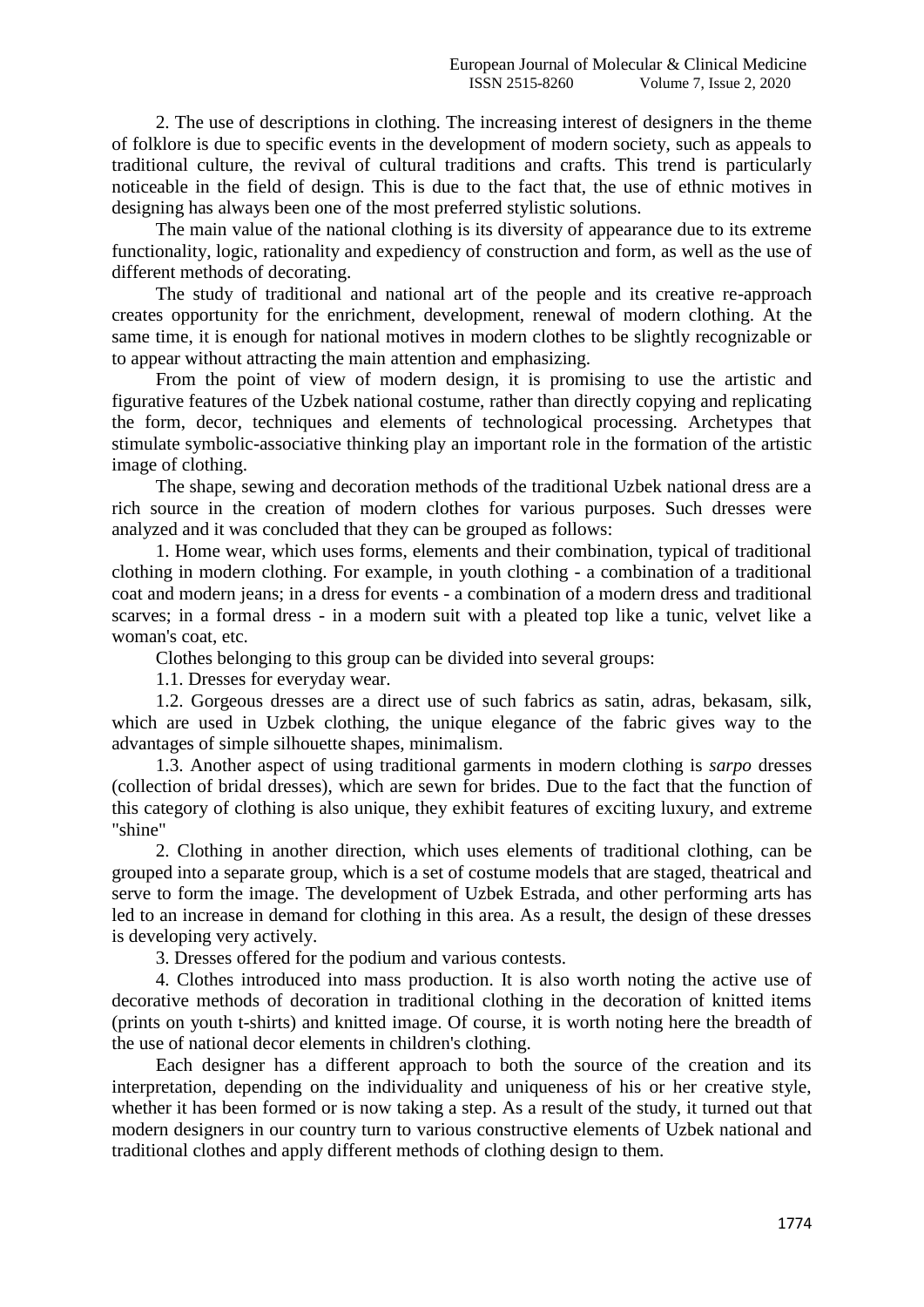The purpose of the voluntary design of these components involved in the formation of the composition of the dress and the task of the collection can be combined depending on the creative direction of the author. (Diagrams 1, 2, 3)



Diagram 1 The amount of modern dresses that applied traditional clothing elements.



Diagram 2. Application of national fabrics